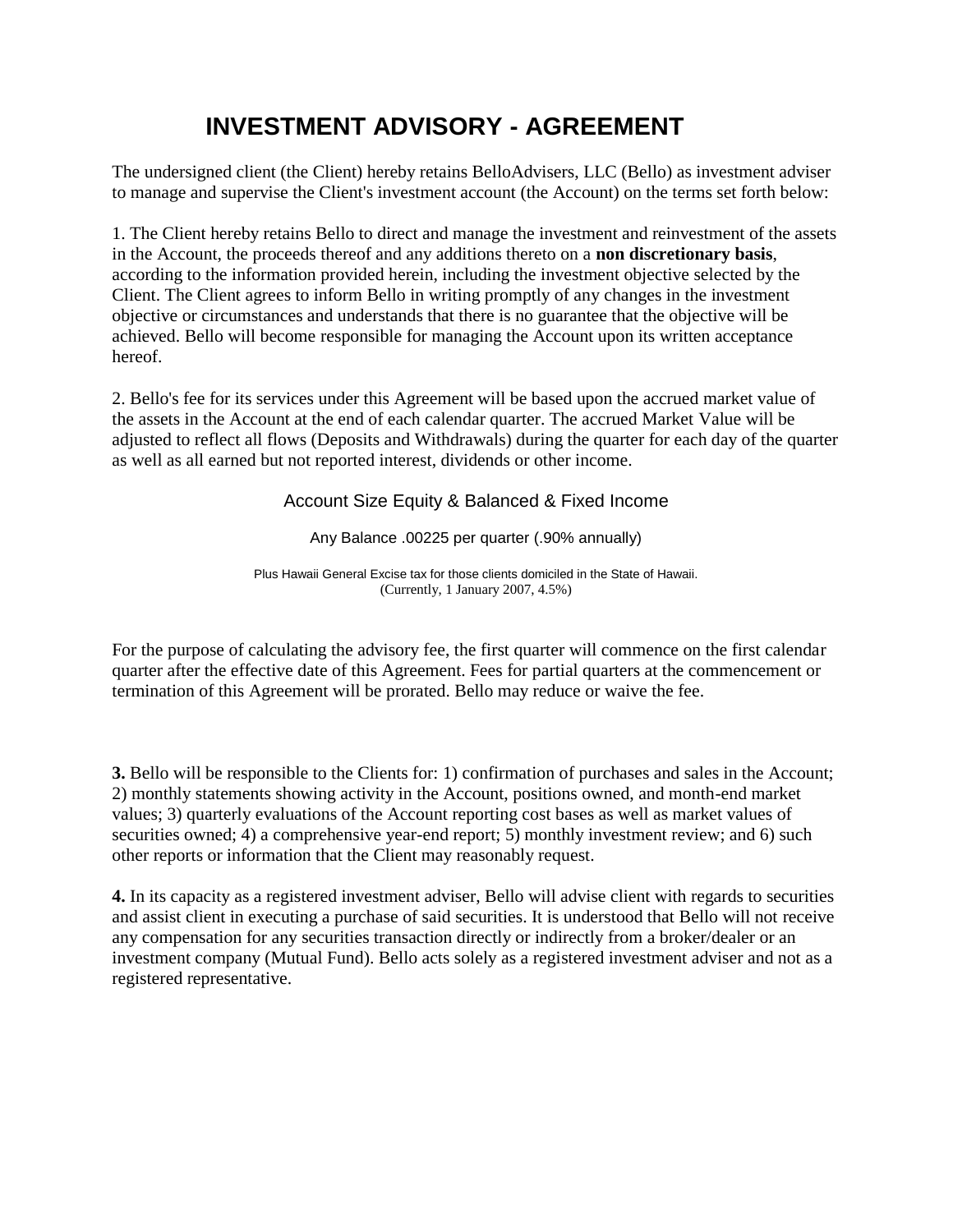**5.** Bello shall not be liable for any act or omission in connection with this Agreement except in the case of its own gross negligence or willful misconduct. However, nothing herein shall in any way constitute a waiver or limitation of any rights, which the undersigned may have under Federal or State securities law or ERISA, if applicable. Bello will not receive any compensation for any securities transaction directly or indirectly from a broker/dealer or an investment company (Mutual Fund). Bello acts solely as a registered investment adviser and not as a registered representative.

**6.** This Agreement may be terminated by Bello or the Client upon ten days' written notice. This Agreement may be assigned or amended only by written instrument executed by Bello and the Client. Subject to the assignment provisions, this Agreement shall be binding on the heirs, executors, administrators, legal representatives, successors and assigns of the representative parties.

**7.** This Agreement shall be governed by the laws of the State of Hawaii.

**8.** Bello represents and warrants that it is registered as an investment adviser under the State of Hawaii and to the extent applicable, that it is a fiduciary as that term is defined in ERISA. However, Bello will not be required to take any action or render any advice with respect to voting proxies solicited by the issuers of securities used in the Account.

**9.** The Client acknowledges receipt of a copy of Part II of Bello's form of registration as an investment adviser (Form ADV) as required by the Securities and Exchange Commission, or similar State of Hawaii requirement **and** acknowledges receipt of Bello's Code of Ethics.

**10.** The Client understands that Bello performs advisory services for various clients and that Bello may give advice to or take actions for other clients that differ from the advice given or the timing or nature of any action taken for the Account. In addition, Bello may, but is not required to, purchase or sell or recommend for purchase or sale for the Account any security which Bello, may purchase or sell for its own accounts or for the account of any other client.

## **11. Bello does not attempt to predict or time market movements**.

**12.** Bello does not accept discretionary authority of Client funds nor does Bello hold client funds of any type. Bello does not accept custody of any type for Client.

**13.** The primary role of Bello is that of asset allocation and not money management. Client will be given specific recommendations with regards to specific dollar amounts to be placed with specific investment companies (mutual funds) who are money managers and/or other investments for Client.